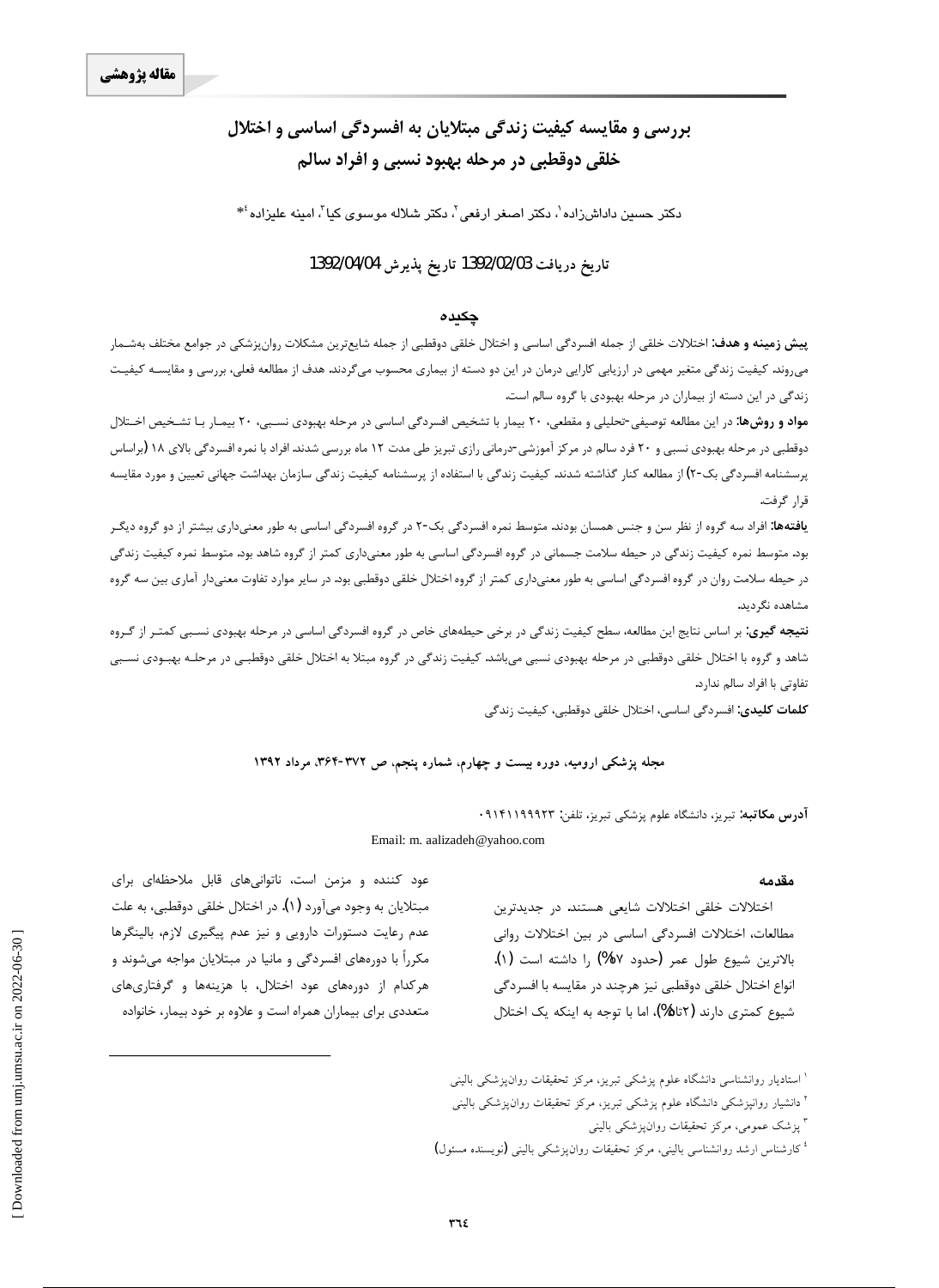j

او نیز در مشکلات متعدد ناشی از بیماری فرد مبتلا درگیر میگردند. سلامت جسمانی، سلامت روانی، روابط اجتماعی و رضایت از محیط کار اجتماعی از جمله شرایطی هستند که در کیفیت زندگی تمامی انسانها مطرح بوده و میتوان از این دادهها به عنوان شاخصی برای ارزیابی نتایج درمان استفاده نمود. شواهدی وجود دارند که نشان میدهند، اثرات مخرب اختلال خلقی دوقطبی بر کیفیت زندگی مبتلایان به این اختلال به قدری شدید است که در فاز خلق معمولی آنها باز هم بیشتر از بیماریهای ناتوان کننده از جمله مولتیپل اسکلروز و مراحل شدید بیماری آرتریت روماتوئید مشکلاتی را بر زندگی فردی و اجتماعی بیمار تحمیل میکند (۲). Revicki و همکاران در مطالعه خود نتیجه گیری نمودند که در بیماران مبتلا به افسردگی اساسی، بدون توجه به نوع درمان بكار گرفته شده در مرحله بهبودي شاهد افزایش کیفیت زندگی هستیم Sobocki .(۱۰) . آفزایش کیفیت زندگی مطالعه بر روی ۵۶ بیمار مبتلا به افسردگی اساسی نشان دادند که کیفیت زندگی پس از بهبودی حدود ۴۰درصد افزایش یافته است (۱۱). در یک بررسی دیگر توسط Sobocki و همکاران، نتایج پیگیری ۴۴۷ بیمار مبتلا به افسردگی اساسی پس از ۶ ماه نشان داد که کیفیت زندگی به طور قابل ملاحظهای بیشتر شده است (۱۲). از سوی دیگر، Cramer و همکاران در یک مطالعه نشان دادند که در بیماران مبتلا به افسردگی اساسی حتی پس از بهبود نسبی سطح کیفیت زندگی پایین تر از افراد سالم طبیعی میباشد (۱۳). از سوی دیگر، Yen و همکاران در مطالعهای به بررسی کیفیت زندگی در بیماران مبتلا به اختلال خلقی دوقطبی در مرحله بهبودي پرداخته و نتايج را با گروه سالم مقايسه كردند. بر اساس نتايج اين مطالعه، كيفيت زندگى در هر چهار حيطه WHOQOL-BREF به طور معنىدارى كمتر از گروه شاهد گزارش گردید Michalak .(۱۴) و همکاران در یک مطالعه دیگر نشان دادند که در بیماران مبتلا به اختلال خلقی دوقطبی حتی پس از درمان نیز کیفیت زندگی در سطح پایینی قرار دارد (۱۵). با این وجود، Latalova و همکاران در مطالعهای که بر روی ۴۱ بيمار مبتلا به اختلال خلقى دوقطبى و ۴۰ فرد سالم انجام دادند، نتیجه گیری نمودند که کیفیت زندگی در فاز بهبودی در بیماران حتی بیشتر از افراد عادی میباشد (۱۶).

همان گونه که ملاحظه میگردد، نتایج مطالعات مختلف در این زمینه همراستا نبوده است. یکی از دلایل این امر، وسیع بودن طیف بیماری در اختلال خلقی دوقطبی و اهمیت بارز بودن جزء افسردگی یا مانیا عنوان شده است:Dias و همکاران در مطالعهای نشان دادند که کیفیت زندگی در این دسته از بیماران در صورت كه علايم افسردگى غالب باشد، پايين تر از حد مورد انتظار

میباشد Gazalle .(۱۷) و همکاران در مطالعه خود نتیجه گیری نمودند که کیفیت زندگی در بیماران با اختلال خلقی دوقطبی پس از درمان به طور معنىدارى افزايش مىيابد، ولى در صورت وجود غلايم افسردگى بجز حيطه اجتماعى در تمامى موارد مرتبط با كيفيت زندگى نسبت به گروه شاهد وضعيت بدتر است. همچنين در این مطالعه ارتباط مستقیم و معنیداری بین شدت علایم افسردگی و افت کیفیت زندگی نشان داده شد (۱۸).

برخورداري از كيفيت زندگي ضعيف ميتواند بر روي ارتباطات خانوادگی نیز اثر بگذارد. کیفیت زندگی ضعیف میتواند باعث به کارگیری مکانیسمهای مقابله و سازگاری ناموثر در افراد شده و متعاقباً موجب افزایش تنش در آنان گردد و افزایش تنش در ارتباط مستقیم با عوامل فیزیکی و جسمی بوده و میتواند شدت بيماري در افراد را افزايش دهد. بسياري از محققين رابطه بين خفات فردی و کیفیت زندگی را مورد بررسی قرار داده و عواملی را شناسایی کردهاند این عوامل شامل میزان شناخت از خود ، تنشهای متحمل شده ، دستیابی به اهداف زندگی ، روشهای مقابله و میزان سازگاری میباشند.

در واقع کیفیت زندگی مفهومی چند بعدی و پیچیده دارد و دربرگیرنده عوامل عینی و ذهنی است و اغلب به عنوان درک مشخصی از رضایت در زندگی، سلامت جسمی، سلامت اجتماعی و خانوادگی، امیدواری، آداب معاشرت و سلامت روانی بیمار میباشد. در اختلالات افسردگی و دوقطبی مانند سایر بیماریها، به حداکثر رساندن کیفیت زندگی، هدف اولیه مراقبت میباشد و هدف تیم مراقبت سلامتی در درمان مبتلایان، به حداکثر رساندن تواناییهای شغلی و بهبود وضعیت عملکرد در کیفیت زندگی میباشد(۲۱). بنابراین میتوان با انجام مداخلات لازم به افزایش کیفیت زندگی، تسریع بهبودی و کاهش مدت زمان بستری در بیمارستان و در نهایت کاهش هزینههای در این بیماران کمک كرد. در غير اين صورت كاهش سلامت رواني در اين بيماران بر کیفیت زندگی آنها اثر گذاشته و میتواند باعث از دست دادن شغل، از هم گسیختگی خانواده، اختلال در ارتباطات بین فردی و عدم توانایی در انجام مسئولیتهای فردی، خانوادگی و اجتماعی گردد. بررسی کیفیت زندگی در محیطهای پزشکی بنا به دلایلی میتواند اقدام ارزشمندی باشد. آن دسته از روشهای بررسی و ابزارهای اندازهگیری که کیفیت زندگی را بررسی میکنند، میتوانند اطلاعاتی فراهم کنند که با بررسیهای سنتی مربوط به نتايج درمان، قابل وصول نيستند و يا مورد غفلت قرار مي گيرند. هر چند کاهش علائم هدفی مهم و اولیه برای بالینگرها میباشد، اما ممکن است بیماران به ابعاد دیگری از زندگی خودشان از جمله روابط خانوادگی، یا توانایی پرداختن به فعالیتهای مربوط به اوقات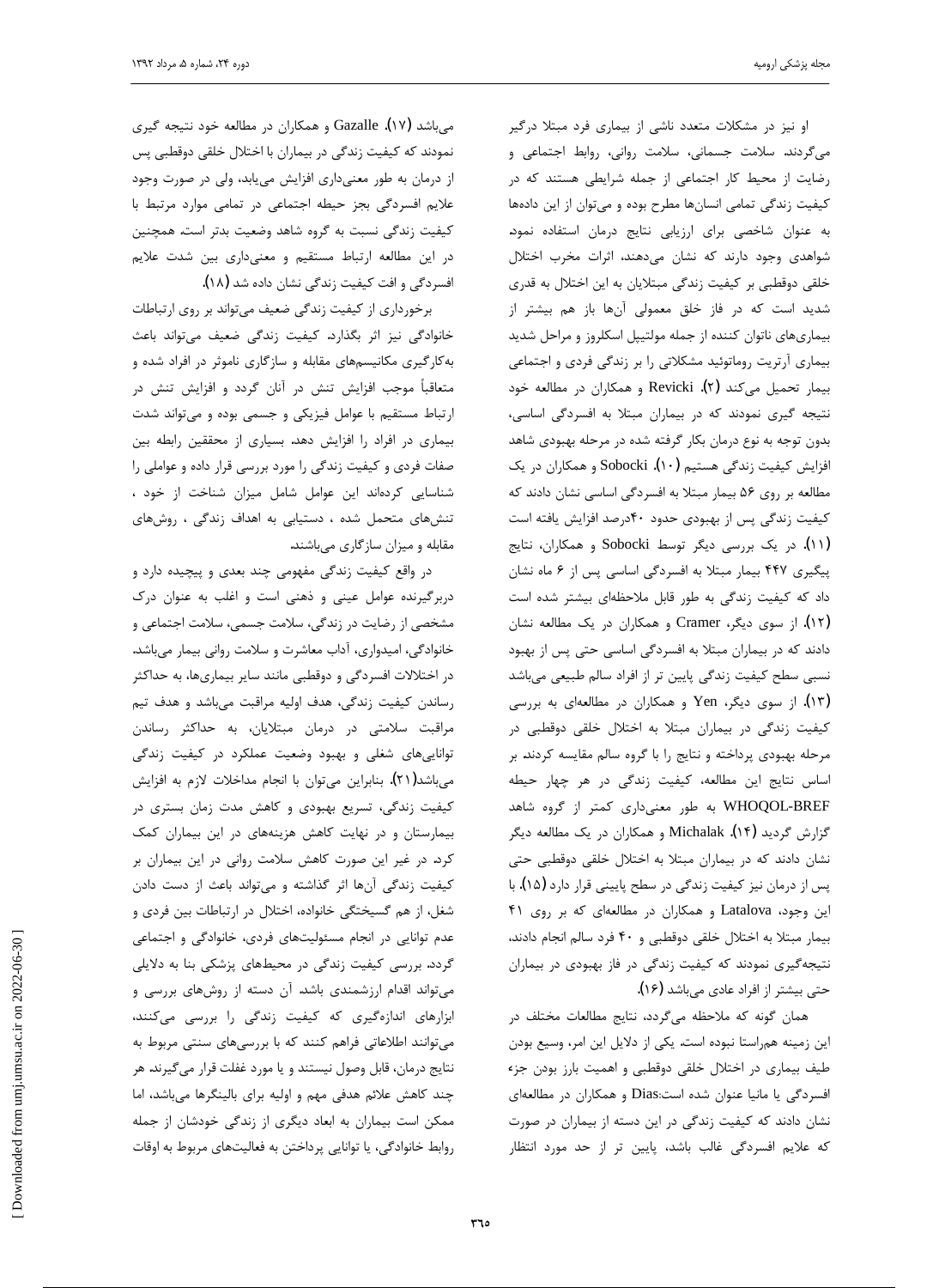فراغت اهمیت بیشتری بدهند. بررسی کیفیت زندگی به عنوان بخشی از نتایج درمان به درمانگران این اجازه را میدهد که به تفاوتهای ریزی که در پاسخ دهی افراد به درمان وجود دارد، پی ببرند(۳). لذا با توجه به اینکه در کشور ما پژوهش های اندکی وجود دارد که بخواهند در بررسی نتایج درمان اختلالات خلقی، كيفيت زندگى بعد از درمان آنها را با همديگر مقايسه كنند، پژوهش حاضر با هدف بررسی کیفیت زندگی مبتلایان به افسردگی اساسی و نیز مبتلایان به اختلال دوقطبی در مرحله بهبود نسبي انجام گرفته است تا نتايج اين تحقيق ضمن حمايت از بیماران مبتلا به اختلال افسردگی اساسی و اختلال دوقطبی، رهگشای طرحهای مداخلهای در این خصوص باشد.

### مواد و روشها

ین پژوهش از نوع توصیفی-تحلیلی و مقطعی<sup>۱</sup> میباشد. در این مطالعه ۲۰ بیمار مبتلا به افسردگی اساسی در مرحله بهبودی نسبی، ٢٠ بيمار مبتلا به اختلال خلقي دوقطبي نوع ١ در مرحله بهبودی نسبی که حداقل یک دوره افسردگی و مانیا سپری کرده بودند، و ۲۰ فرد سالم مورد بررسی قرار گرفتند. سطح کیفیت زندگی در این سه گروه مقایسه گردید. مکان انجام پژوهش، بخش روانپزشکی مرکز آموزشی-درمانی رازی تبریز و کلینیک بزرگمهر دانشگاه علوم پزشکی تبریز بوده است. مدت انجام مطالعه ۱۲ ماه بوده است. افراد شاهد از ميان جمعيت عمومي شهر تبريز انتخاب شدند. روش نمونه گیری در دسترس بوده است. آزمودنیها ابتدا پرسشنامه مشخصات فردی را تکمیل کردند و در صورتی که از لحاظ مشخصات دموگرافیک مغایرتی با ملاکهای شمول نداشتند، مصاحبه باليني ساخت يافته براي اختلال افسردگي اساسي و اختلال دوقطبی نوع ١ که بر اساس ملاکهای تشخیصی -DSM ƾţŹƺƇŹŵƹŶƿŵźĭřźūř ŚƷƱōŵŹƺƯŹŵŢſřƵŶƃƶŤųŚſ IV-TR که اختلال افسردگی اساسی و اختلال دوقطبی نوع ۱ داشتند وارد پژوهش گرديدند. مصاحبههاي ساختار يافته با هدف افزايش پايايي و اعتبار تشخيص از طريق استاندارد كردن فرايند ارزيابي و تسهيل استفاده از ملاکهای تشخیصی DSM-IV و همچنین کندو کاو نشانگانی که ممکن است به گونهای مورد غفلت قرار گیرند به وجود آمدهاند (۲۲). سپس به تمامی افراد شرکت کننده(گروه شاهد و گروه بیماران) پرسشنامه افسردگی بک-۲<sup>۲</sup> داده و پر شد که این پرسشنامه حاوی ۲۱ گروه جملات است که فرد در هر گروه از جملات یک گزینه را انتخاب میکند که بهتر از همه

 $\overline{a}$ 

گویای احساسات وی باشد. بر اساس این پرسشنامه افرادی که نمره بالای ١٨ را كسب كنند بيمار محسوب شده و بدين ترتيب از مطالعه خارج شدند. اعتبار این پرسشنامه ۹۱درصد و پایایی آن ۸۱درصد گزارش شده است (۲۴،۲۳). تمامی بیماران و افراد سالم توسط یک روانپزشک معاینه شدند تا اطمینان از مرحله بهبودی نسبی حاصل آید. ملاک بهبودی نسبی در اختلال افسردگی اساسی به این صورت است که: علائم دوره افسردگی اساسی وجود داشته باشد، اما نه همه ملاکهایش. یا در یک دوره زمانی، که حداکثر دو ماه پس از ختم دوره افسردگی اساسی طول کشیده باشد، هیچ علامت چشمگیری از این دوره وجود نداشته باشد. ملاک بهبود نسبی در اختلال خلقی دوقطبی به این صورت است که: علائم دوره مانيا وجود داشته باشد، اما ملاکهای کامل آن دیده نشود، یا به دنبال ختم دوره مانیا، دورهای بدون هیچ یک از علائم چشمگیر دورهای مانیا وجود داشته باشد، اما کمتر از دو ماه طول كشيده باشد.

جهت بررسی سطح کیفیت زندگی، از پرسشنامه کیفیت زندگی سازمان بهداشت جهانی<sup>۳</sup> استفاده شد. این پرسشنامه ۲۶ سؤالی از ۴ حیطه<sup>۴</sup> سلامت جسمانی<sup>۵</sup> ، سلامت روان<sup>۶</sup>، روابط جتماعی<sup>۷</sup> و وضعیت محیط<sup>۸</sup> و یک نمره کلی تشکیل شده است. نمره بالا به منزله سطح كيفيت زندگى بهتر است. در انتها، سطح کیفیت زندگی در سه گروه مورد مقایسه قرار گرفت. اعتبار این مقیاس ۹۲درصد و روایی آن ۸۶درصد گزارش شده است (۲۵).

برای شرکت کنندگان در مورد ماهیت پژوهش و محرمانه بودن اطلاعات به دست آمده توضيحاتي داده شد. همچنين شركت کنندگان در پژوهش داوطلب بودند و به آنها توضیح داده شد که مختار هستند هر زمان که مایل هستند از پژوهش خارج شوند. جهت مقايسه دادههاى كمى از آزمون One – way ANOVA و تست تعقیبی توکی (Tukey) و دادههای کیفی از تست کای دو یا ذقيق فيشر استفاده شده است. همبستگى بين متغيرهاى كمى با استفاده از ضريب پيرسون بررسي شده است. در اين مطالعه موارد با ۰/۰۵ F معنى دار در نظر گرفته شده است.

### **مافت**ەھا

متوسط سنی بیماران مبتلا به اختلال خلقی دوقطبی ۲۸/۸۰±۱۱/۱۶ (۶۰-۱۹) سال بود. متوسط سنی بیماران مبتلا به

 $\overline{a}$ 

<sup>&</sup>lt;sup>1</sup> cross-sectional

<sup>2</sup> Beck Depression Inventory-2( BDI-2)

<sup>3</sup> World health organization quality of life questionnaire-BREF; WHOQOL-BREF

<sup>4</sup> Domain

<sup>&</sup>lt;sup>5</sup> Physical health

<sup>6</sup> Psychological

<sup>7</sup> Social relationships

<sup>8</sup> Environment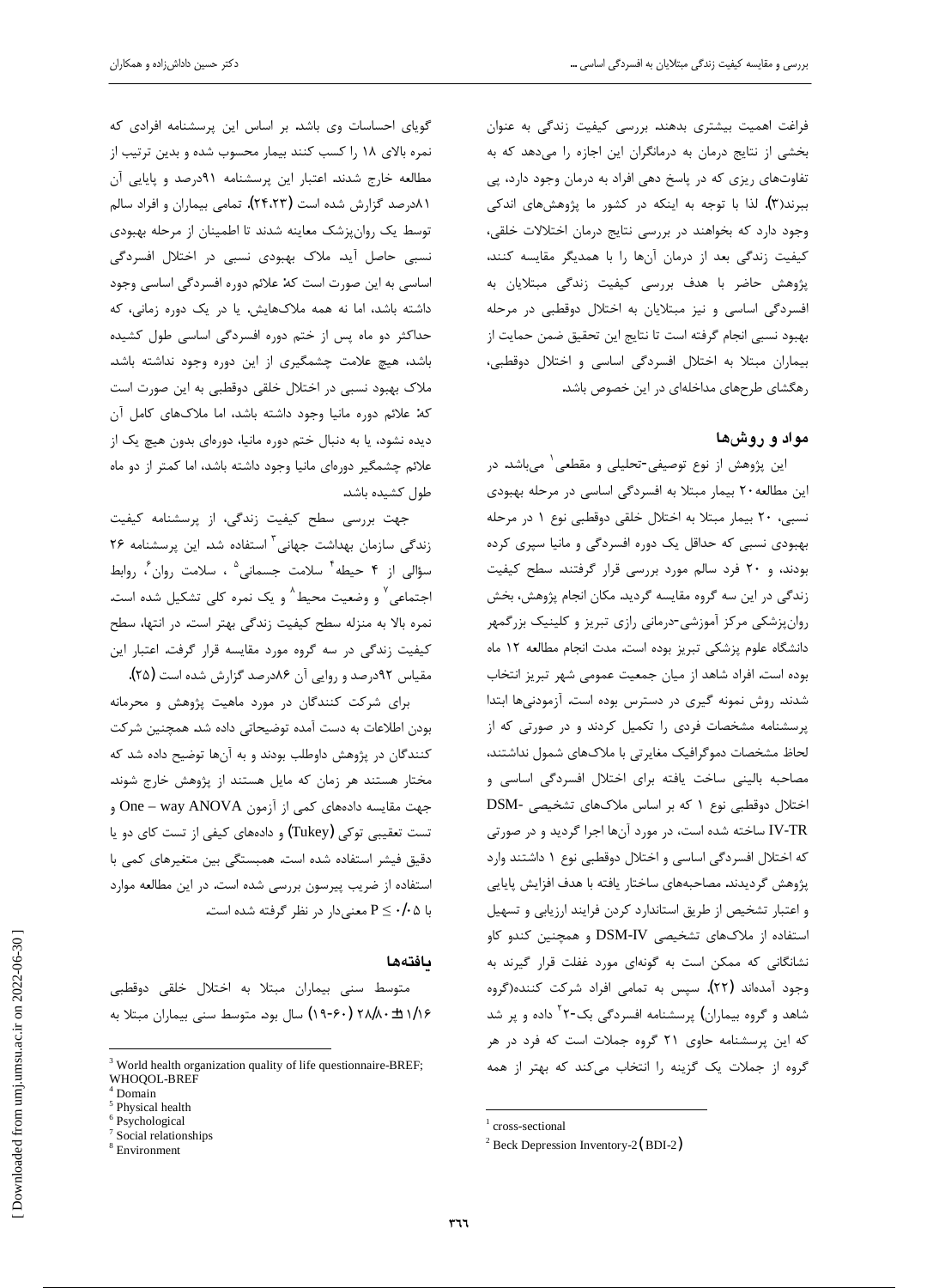j

افسردگی اساسی ۵۱/۶±۲۷/۱۵ (۱۸-۴۰) سال بود. متوسط سنی افراد گروه شاهد ۲۶/۷۰±۲/۱۷ (۴۹-۱۹) سال بود.

نتايج آزمون One-way ANOVA نشان داد كه از اين نظر تفاوت معنیدار آماری بین سه گروه وجود ندارد (p=•/۷۲). در گروه بیماران مبتلا به اختلال خلقی دوقطبی، ۱۳ مورد (۶۵%) مذکر و هفت مورد (۳۵%) مؤنث بودند. در گروه بیماران مبتلا به افسردگی اساسی، ۱۱ مورد (۵۵%) مذکر و ۹ مورد (۴۵%) مؤنث بودند. در گروه شاهد، ۱۱ مورد (۵۵%) مذکر و ۹ مورد (۴۵%) مؤنث بودند. نتايج آزمون كاي دو نشان داد كه از اين نظر تفاوت معنىدار آماري بين سه گروه وجود ندارد (p=٠/٧۶).

 $\cdot$ BDI2 نمره'

متوسط نمره BDI2 در سه گروه در جدول شماره ۱خلاصه شده است. نتايج آزمون One-way ANOVA نشان داد كه از اين نظر تفاوت معنى دار آمارى بين سه گروه وجود دارد. نتايج تست تعقیبی توکی نشان داد که متوسط امتیاز BDI2 در گروه مبتلا به افسردگی اساسی به طور معنیداری بیشتر از دو گروه دیگر است (نمودا, ۱).

متوسط نمره WHOQOL-BREF (حيطه سلامت جسمانى) در سه گروه در جدول شماره ۱ خلاصه شده است. نتایج آزمون One-way ANOVA نشان داد که از این نظر تفاوت معنی دار آماری بین سه گروه وجود دارد. نتایج تست تعقیبی توکی نشان داد که متوسط نمره WHOQOL-BREF (حیطه سلامت جسمانی) در گروه مبتلا به افسردگی اساسی به طور معنیداری كمتر از گروه شاهد است. متوسط نمره WHOQOL-BREF خیطه سلامت روان) در سه گروه در همان جدول خلاصه شده) است. نتايج تست تعقيبي توكي نشان داد كه متوسط امتياز

WHOQOL-BREF (حیطه سلامت روان) در گروه مبتلا به افسردگی اساسی به طور معنیداری کمتر از گروه مبتلا به اختلال خلقى دوقطبى است. متوسط نمره WHOQOL-BREF (حيطه روابط اجتماعی) در سه گروه در جدول مذکور خلاصه شده است. نتايج آزمون One-way ANOVA نشان داد كه از اين نظر تفاوت معنیدار آماری بین سه گروه وجود ندارد. متوسط نمره WHOQOL-BREF (حيطه وضعيت محيط) در سه گروه در Cone-way بحدول شماره ١ خلاصه شده است. نتايج آزمون One-way نشان داد که از این نظر تفاوت معنیدار آماری بین سه ANOVA گروه وجود ندارد.

متوسط نمره WHOQOL-BREF (کل) در سه گروه در One-way بحدول شماره ١ خلاصه شده است. نتايج آزمون One-way نشان داد که از این نظر تفاوت معنیدار آماری بین سه ANOVA گروه وجود ندارد.

همبستگی بین نمره افسردگی و نمره سطح کیفیت زندگی همبستگی بین نمره افسردگی و نمره سطح کیفیت زندگی در سه گروه در جدول شماره ۲ خلاصه شده است.

بر این اساس:

- ۷ در گروه شاهد: همبستگی منفی و معنیداری بین نمره حیطه سلامت جسمانی، روابط اجتماعی و کل با نمره افسردگی وجود داشت.
- ƲǀŝƽŹřŵƾƴƘƯƹƾƠƴƯƾĮŤƀŞưƷ :ƾſŚſřƾĭŵźƀƟřƵƹźĭŹŵ ¾ نمره حيطه سلامت روان با نمره افسردگي وجود داشت.
- ﴿ در گروه اختلال خلقی دوقطبی: همبستگی منفی و معنیداری بین نمره حیطه سلامت جسمانی و وضعیت محيط با نمره افسردگي وجود داشت.

| P value                               | شاهد<br>$(n=\tau)$                            | افسردگی اساسی<br>$(n=\tau \cdot)$                                                  | اختلال خلقى دوقطبي<br>$(n=\tau \cdot)$                              | متغير                              |
|---------------------------------------|-----------------------------------------------|------------------------------------------------------------------------------------|---------------------------------------------------------------------|------------------------------------|
| $\langle \cdot   \cdot \cdot \rangle$ | $980 - 910 \cdot (-19)$                       | $\gamma$ $\gamma/\lambda \Delta$ - $\gamma$ / $\gamma$ $(\gamma - \gamma \lambda)$ | $V/\Delta - \Delta/Y$ (1-11)                                        | $BDI2$ نمره                        |
| $. .$ ۴                               | $10/xf - 7/11 (11/ff - 11/19)$                | $\gamma$ $\gamma/\gamma$ . - $\gamma/\gamma$ ( $\gamma/\gamma$ ) - $\gamma/\gamma$ | $18/77 - 7/65$ ( $\lambda/\Delta$ Y-19/47)                          | نمره سلامت جسمانى<br><b>WHOOOL</b> |
| $\cdot$ / $\cdot$ ۲                   | $17/47 - 1/88 (1.184 - 18/84)$                | $17/97 - 7/97$ ( $9/97 - 19$ )                                                     | $18/29 - 7/29 (1 - 1)(84)$                                          | سلامت روان                         |
| $\cdot$ /yy                           | $1750 - 71.1 (9/77 - 11/19)$                  | $\frac{1}{7}$ $\frac{1}{9} - \frac{1}{1}$ . (1-18)                                 | $\frac{1}{\pi}$                                                     | روابط اجتماعي                      |
| .119                                  | $1510 - 15. (17-19)$<br>$-1/f1$ (11/24-14/77) | $15/8 - 1/85 (1.18 - 18)$<br>$-1/r \cdot (111.1 - 1000)$                           | $17/77 - 7/7. (\lambda - 10/0.)$<br>$-7/97$ ( $d\Delta 8 - 17/59$ ) | وضعيت محيط                         |
| .15 <sub>Y</sub>                      | ۱۴/۲۳                                         | ۱۳/۲۵                                                                              | 155                                                                 | نمرہ کل                            |
|                                       |                                               |                                                                                    |                                                                     |                                    |

ج**دول شماره (۱)**: مقايسه نمره پرسشنامه BDI2 و WHOQOL-BREF در سه گروه بررسی شده

دادهها به صورت (حداكثر -حداقل) انحراف معيار±متوسط نشان داده شدهاند.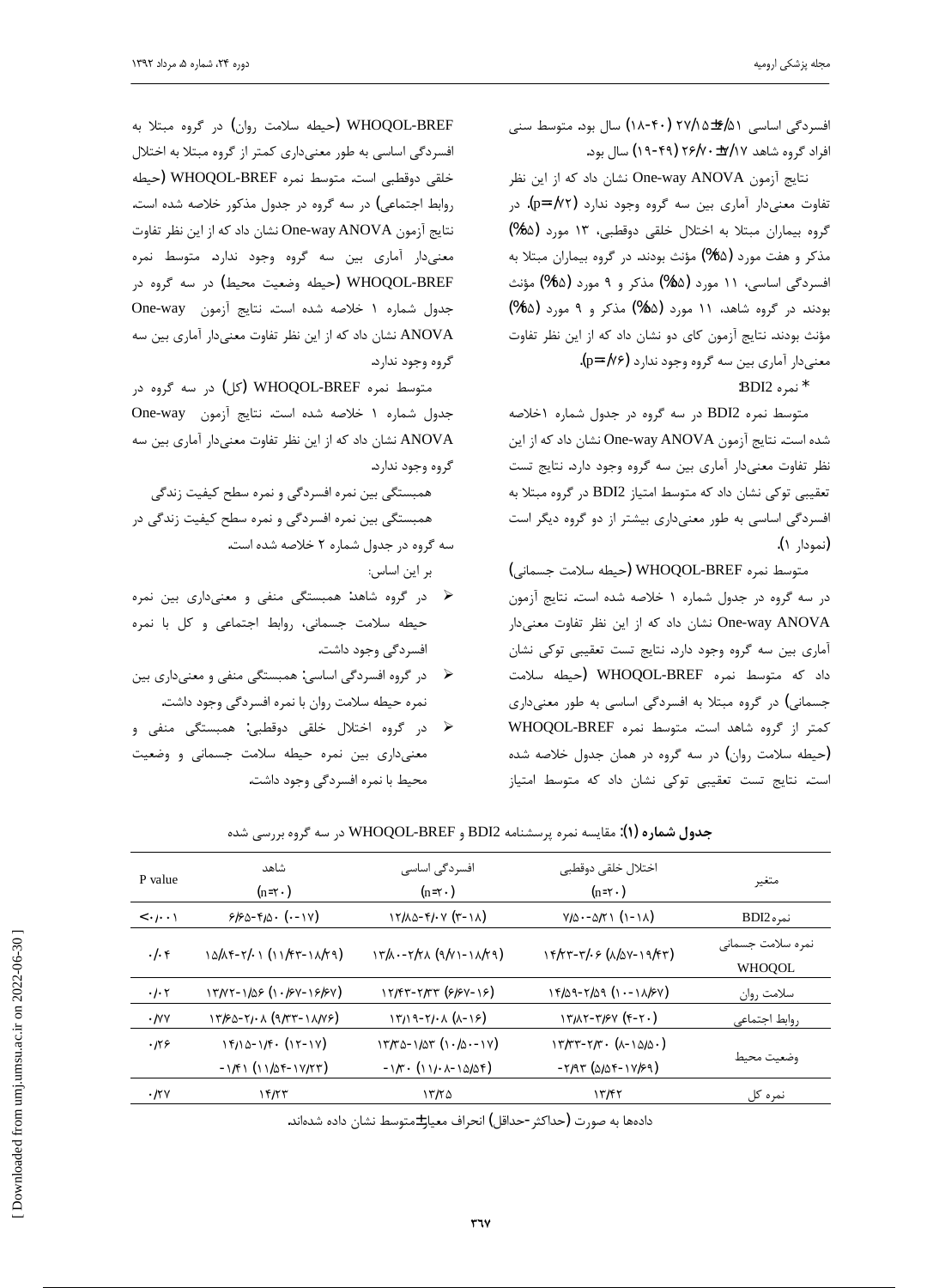| اختلال خلقى دوقطبي     | افسردگی اساسی        | شاهد                | شاخص<br>آماري | سطح كيفيت زندگى |
|------------------------|----------------------|---------------------|---------------|-----------------|
| $-15\lambda$           | $-159$               | $\frac{1}{2}$ .     | $\bf r$       | سلامت جسمانى    |
| $\cdot$ / $\cdot$      | .117                 | $\cdot/\cdot$       | P value       |                 |
| $-154$                 | $-1$ ۵۷              | $-150$              | $\bf r$       | سلامت روان      |
| $.$ / $.9$             | $\cdot/\cdot$        | $.  .$ ۶            | P value       |                 |
| $-159$                 | $-1.9$               | $-188$              | $\mathbf{r}$  | روابط اجتماعي   |
| .11                    | $\cdot/\gamma\gamma$ | $\cdot/\cdot$       | P value       |                 |
| $-.10.$                | $\cdot/\wedge$       | $-1/\tau$ .         | $\mathbf{r}$  | وضعيت محيط      |
| $\cdot$ / $\cdot$ ۳    | .159                 | $\cdot/\tau$ .      | P value       |                 |
| $-151$                 | $ \sqrt{\tau}$       | $-10r$              | $\mathbf{r}$  | کل              |
| $\cdot/\cdot$ $\wedge$ | $\cdot/\wedge$ .     | $\cdot$ / $\cdot$ ۲ | P value       |                 |

ج**دول شماره (۲)**: همبستگی بین نمره افسردگی و نمره سطح کیفیت زندگی در سه گروه

**يحث** 

در این مطالعه کیفیت زندگی مبتلایان به افسردگی اساسی و اختلال خلقى دوقطبى در مرحله بهبود نسبى و افراد سالم مورد بررسی و مقایسه قرار گرفت. بر این اساس، از نظر کیفیت زندگی تنها در حيطه سلامت روان و حيطه سلامت جسمانى وضعيت بیماران گروه افسرده به ترتیب از گروه مبتلا به اختلال خلقی دوقطبی و گروه شاهد بدتر بود. در سایر موارد تفاوت معنیدار آماری ملاحظه نگردید. در بررسی منابع اطلاعاتی موجود، تاکنون مطالعه مشابهی در این زمینه صورت نپذیرفته است. با این حال، وضعیت کیفیت زندگی در مرحله بهبودی در این دو دسته از بيماران به طور جداگانه ارزيابي شده است:Revicki و همكاران (۱۹۹۸) در مطالعه خود نتيجه گيري نمودند كه در بيماران مبتلا به افسردگی اساسی، بدون توجه به نوع درمان بکار گرفته شده در مرحله بهبودی شاهد افزایش کیفیت زندگی هستیم (۱۰). Sobocki و همکاران (۲۰۰۶) در یک مطالعه بر روی ۵۶ بیمار مبتلا به افسردگی اساسی نشان دادند که کیفیت زندگی پس از بهبودی حدود ۴۰درصد افزایش یافته است (۱۱). در یک بررسی دیگر توسط Sobocki و همکاران (۲۰۰۷)، نتایج پیگیری ۴۴۷ بیمار مبتلا به افسردگی اساسی پس از ۶ ماه نشان داد که کیفیت زندگی به طور قابل ملاحظهای بیشتر شده است (۱۲). از سوی دیگر، Cramer و همکاران (۲۰۱۰) در یک مطالعه نشان دادند که در بیماران مبتلا به افسردگی اساسی حتی پس از بهبود نسبی سطح کیفیت زندگی پایین تر از افراد سالم طبیعی میباشد (۱۳).

نتايج مطالعه ما نيز تقريباً همراستا با گزارشات اشاره شده در این زمینه است؛ بطوریکه در مقایسه حیطههای سلامت روان، روابط اجتماعی و وضعیت محیط و نیز نمره کلی پرسشنامه WHOQOL-BREF تفاوت معنىدار أماري بين دو گروه مبتلا به افسردگی اساسی با بهبود نسبی و افراد سالم در گروه شاهد وجود نداشت و تنها در حيطه سلامت جسماني وضعيت بيماران افسرده به طور معنى دارى بدتر بود. از سوى ديگر، Yen و همكاران کر مطالعهای به بررسی کیفیت زندگی در بیماران مبتلا (۲۰۰۸) به اختلال خلقى دوقطبى در مرحله بهبودى پرداخته و نتايج را با گروه سالم مقايسه كردند. بر اساس نتايج اين مطالعه، كيفيت زندگی در هر چهار حیطه WHOQOL-BREF به طور معنیداری کمتر از گروه شاهد گزارش گردید (۱۴). Michalak و همکاران (۲۰۰۵) در یک مطالعه دیگر نشان دادند که در بیماران مبتلا به اختلال خلقى دوقطبى حتى پس از درمان نيز كيفيت زندگی در سطح پایینی قرار دارد (۱۵). با این وجود، Latalova و همکاران (۲۰۱۱) در مطالعهای که بر روی ۴۱ بیمار مبتلا به اختلال خلقى دوقطبى و ۴۰ فرد سالم انجام دادند، نتيجه گيرى نمودند که کیفیت زندگی در فاز بهبودی در بیماران حتی بیشتر از افراد عادی مے باشد (۱۶).

همان گونه که ملاحظه میگردد، نتایج مطالعات مختلف در این زمینه همراستا نبوده است. یکی از دلایل این امر، وسیع بودن طیف بیماری در اختلال خلقی دوقطبی و اهمیت بارز بودن جزء افسردگی یا مانیا عنوان شده است. Dias و همکاران (۲۰۰۸) در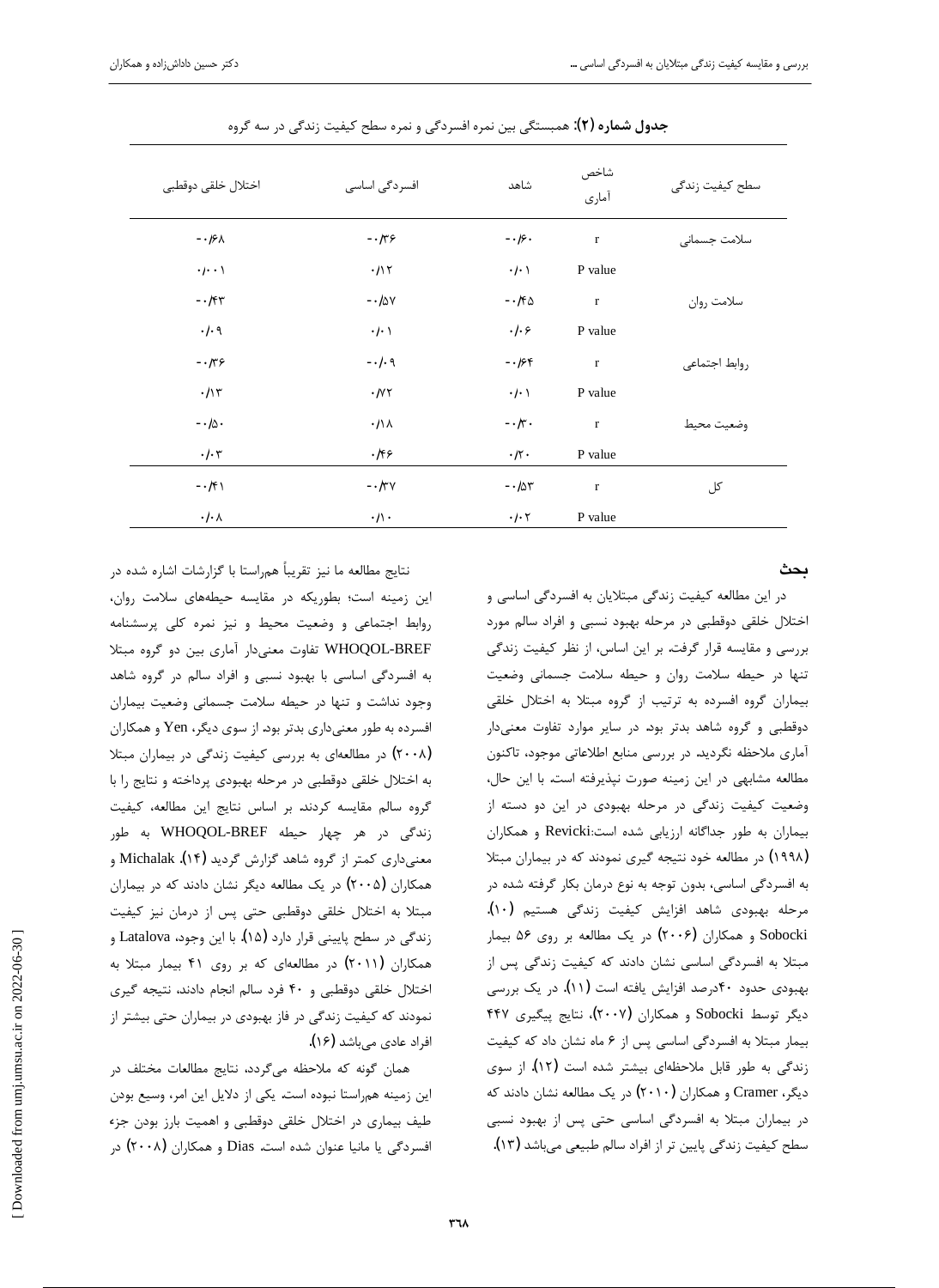j

مطالعهای نشان دادند که کیفیت زندگی در این دسته از بیماران در صورت كه علايم افسردگى غالب باشد، پايين تر از حد مورد انتظار میباشد Gazalle .(۲۰۰۶) (۲۰۰۶) در مطالعه خود نتيجه گيري نمودند كه كيفيت زندگي در بيماران با اختلال خلقي دوقطبی پس از درمان به طور معنیداری افزایش می یابد، ولی در صورت وجود علايم افسردگي بجز حيطه اجتماعي در تمامي موارد مرتبط با كيفيت زندگي نسبت به گروه شاهد وضعيت بدتر است. همچنین در این مطالعه ارتباط مستقیم و معنیداری بین شدت علايم افسردگي و افت كيفيت زندگي نشان داده شد (١٨). Gutierrez-Rojas و همكاران (۲۰۰۸) نيز در مطالعه خود عواملي را به عنوان تأثيرگذار در كيفيت زندگي بيماران مبتلا به اختلال خلقی دوقطبی در مرحله بهبودی معرفی نمودند که شامل مدت بيماري، وجود علايم افسردگي، وابستگي به مواد مخدر و روان گردان و وضعيت حمايت اجتماعي (Social support) بودهاند íîƶƀƿŚƤƯƶŝ ƽřƶƘƫŚƐƯŹŵżǀƳ (çååé) ƱřŹŚƨưƷƹ Berlim .(æî) بیمار با اختلال خلقی تک قطبی و ۲۵ بیمار با اختلال خلقی دوقطبی پرداخته و نتیجه گیری کردند که تنها در صورت بارز بودن علايم افسردگي، حيطه سلامت رواني در بيماران مبتلا به اختلال خلقى دوقطبى از وضعيت بدترى نسبت به گروه ديگر  $(\gamma \cdot)$ برخوردار است

همان گونه که ملاحظه میگردد، هرچند مطالعه مشابهی به طور همزمان به مقايسه كيفيت زندگي در دو گروه مبتلا به اختلال خلقی دوقطبی و افسردگی اساسی در فاز بهبودی نپرداخته، ولی نتايج بررسى فعلى بر اساس گزارشات اشاره شده قابل توجيه میباشند. به عبارت دیگر اختلال در کیفیت زندگی در برخی حیطههای خاص در بیماران مبتلا به افسردگی اساسی در فاز بهبودی نسبت به دو گروه دیگر، بر اساس تاکید بر تاثیر منفی علایم افسردگی در این زمینه قابل توجیه میباشد. قابل توجه اینکه در مطالعه ما نیز ارتباط معکوس و معنیداری بین برخی حیطههای کیفیت زندگی شامل سلامت جسمانی و وضعیت محیط

> Longitudinal assessment of quality of life in acute psychiatric inpatients: reliability and validity. J Nerv Ment Dis 1997;185(3):166–75.

- 4. Blazer DG. Depression in late life: review and commentary. J Gerontol A Biol Sci Med Sci 2003;58(3):249–65.
- 5. Krishnan KRR. Biological risk factors in late life depression. Biol Psychiatry 2002;52(3):185–92.

با نمره BDI2 در گروه بيماران مبتلا به اختلال خلقي دوقطبي و حیطه سلامت جسمانی، سلامت روان، روابط اجتماعی و نمره کل WHOQOL-BREF با نمره BDI2 در گروه شاهد وجود داشت.

### **نتيجه گيري**

در مقايسه با افراد سالم، كيفيت زندگى در حيطه سلامت جسمانی و در مقایسه با گروه مبتلا به اختلال خلقی دوقطبی، کیفیت زندگی در حیطه سلامت روان، در گروه مبتلا به افسردگی اساسی در مرحله بهبودی نسبی به طور معنیداری کمتر بود. تفاوت معنیداری بین نمرات کیفیت زندگی دو گروه شاهد و بیماران مبتلا به اختلال خلقی دوقطبی در مرحله بهبودی نسبی ملاحظه نگردید. با توجه به نتایج مطالعه فعلی، تاثیر درمانهای ارائه شده به بيماران مبتلا به اختلال خلقى دوقطبى بر كيفيت زندگی آنها در مرحله بهبودی نسبی قابل ملاحظه میباشد. بنابراین روند فعلی در این زمینه توصیه میشود. درمانهای ارائه شده به بیماران مبتلا به افسردگی اساسی نیز از این نظر نسبتاً موفق بودهاند؛ ولی بررسیهای بیشتر در این زمینه میتواند در رساندن وضعیت به سطح ایده آل کمک کننده باشد. محدودیتهای موجود در این پژوهش از این قرار است: نمونه گیری در گروه شاهد به صورت تصادفی بوده ولی در دو گروه بیماران دو قطبی و افسردگی اساسی به صورت نمونهگیری در دسترس بوده است. عدم فرصت كافي براي بهكارگيري نمونهاي وسيعتر باعث شد دامنه تعميم يافتهها محدود شوند.

### **سیاسگز**اری

از ریاست و مدیریت محتـرم مرکـز آموزشـی و درمـانی رازی نبریز به خاطر حمایت در انجام این پـژوهش و نیـز از همکـاری و مشارکت مسئولین بخشهای روانپزشکی و دستیاران محتـرم زوانپزشکی و روانشناسان و تمام افرادی که در این پـژوهش مـا را یاری رساندند قدردانی می شود.

#### **References:**

- 1. Sadock BJ, Sadock VA. Kaplan & Sadock's Comprehensive Textbook of Psychiatry. USA: Lippincott Williams & Wilkins; 2010. P. 1123-6.
- 2. Michalak EE, Yatham LN, Lam RW. Quality of life in bipolar disorder: a review of the literature. Health Qual Life Outcomes. 2005;3:72.
- 3. Russo J, Roy-Byrne P, Reeder D, Alexander M, Dwyer-O'Connor E, Dagadakis C, et al.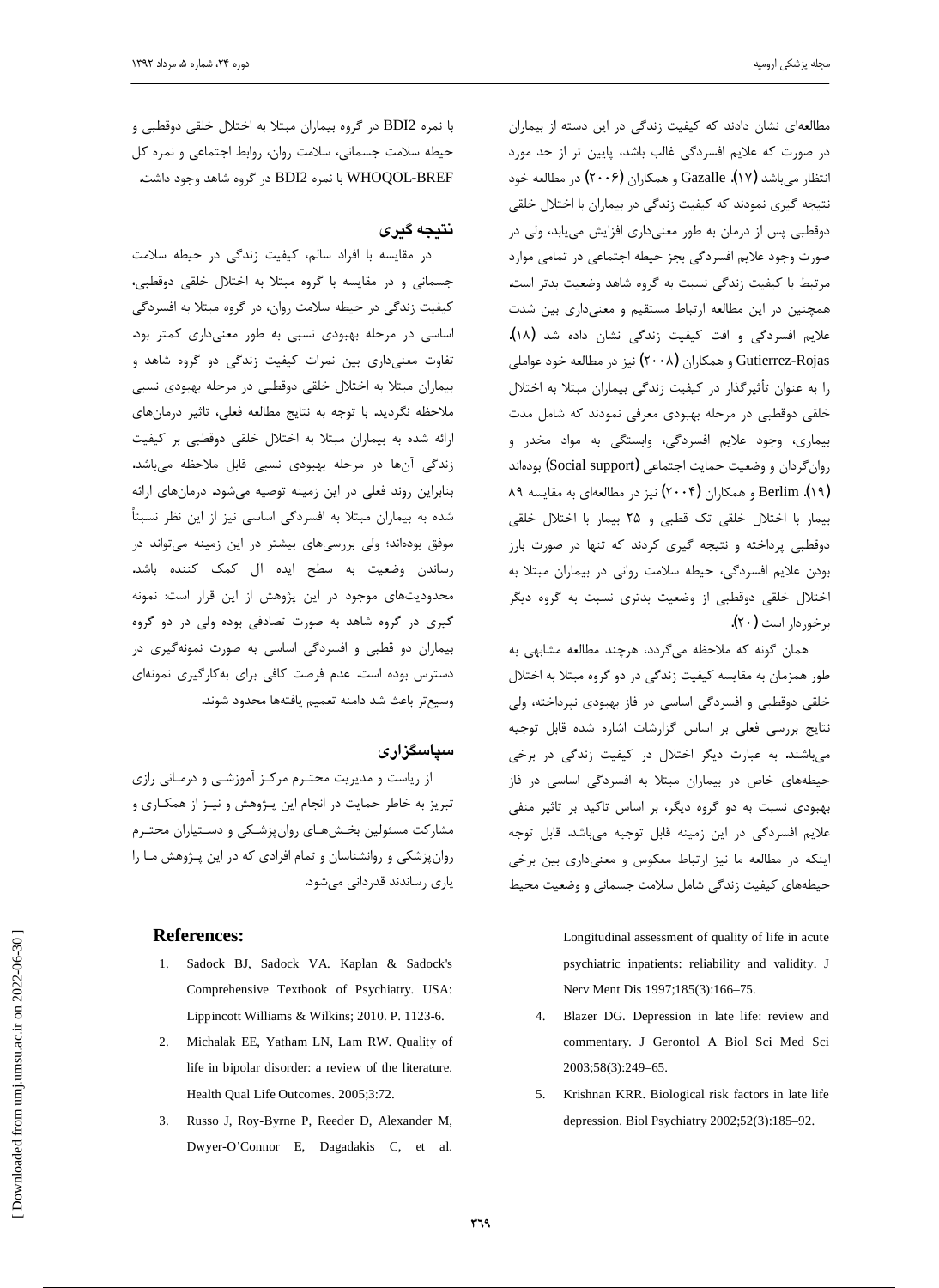- 6. Association AP. Diagnostic and Statistical Manual of Mental Disorders, 4<sup>th</sup> Ed: DSM-IV-TR®. American Psychiatric Association; 2000.
- 7. Calabrese JR. Overview of patient care issues and treatment in bipolar spectrum and bipolar II disorder. J Clin Psychiatry 2008;69(6):e18.
- 8. Donaldson D. Psychiatric Disorders with a Biochemical Basis. New York: Parthenon Pub; 1998.P.202.
- 9. Post RM, Speer AM, Hough CJ, Xing G. Neurobiology of bipolar illness: implications for future study and therapeutics. Ann Clin Psychiatry 2003;15(2):85-94.
- 10. Revicki DA, Simon GE, Chan K, Katon W, Heiligenstein J. Depression, health-related quality of life, and medical cost outcomes of receiving recommended levels of antidepressant treatment. J Fam Pract 1998;47(6):446-52.
- 11. Sobocki P, Ekman M, Agren H, Runeson B, Jönsson B. The mission is remission: health economic consequences of achieving full remission with antidepressant treatment for depression. Int J Clin Pract 2006;60(7):791-8.
- 12. Sobocki P, Ekman M, Agren H, Krakau I, Runeson B, Mårtensson B, et al. Health-related quality of life measured with EQ-5D in patients treated for depression in primary care. Value Health 2007;10(2):153-60.
- 13. Cramer V, Torgersen S, Kringlen E. Mood disorders and quality of life. A community study. Nord J Psychiatry 2010;64(1):58-62.
- 14. Yen C-F, Cheng C-P, Huang C-F, Yen J-Y, Ko C-H, Chen C-S. Quality of life and its association with insight, adverse effects of medication and use of atypical antipsychotics in patients with bipolar disorder and schizophrenia in remission. Bipolar Disord 2008;10(5):617-24.
- 15. Michalak EE, Yatham LN, Wan DDC, Lam RW. Perceived quality of life in patients with bipolar

disorder. Does group psychoeducation have an impact? Can J Psychiatry 2005;50(2):95-100.

- 16. Latalova K, Prasko J, Diveky T, Kamaradova D, Velartova H. Quality of life in patients with bipolar disorder--a comparison with schizophrenic patients and healthy controls. Psychiatr Danub  $2011;23(1):21-6.$
- 17. Dias VV, Brissos S, Frey BN, Kapczinski F. Insight, quality of life and cognitive functioning in euthymic patients with bipolar disorder. J Affect Disord 2008;110(1-2):75-83.
- 18. Gazalle FK, Andreazza AC, Hallal PC, Kauer-Sant'anna M, Ceresér KM, Soares JC, et al. Bipolar depression: the importance of being on remission. Rev Bras Psiquiatr 2006 Jun;28(2):93-6.
- 19. Gutiérrez-Rojas L, Gurpegui M, Ayuso-Mateos JL, Gutiérrez-Ariza JA, Ruiz-Veguilla M, Jurado D. Quality of life in bipolar disorder patients: a comparison with a general population sample. Bipolar Disord 2008;10(5):625-34.
- 20. Berlim MT, Pargendler J, Caldieraro MA, Almeida EA, Fleck MPA, Joiner TE. Quality of life in unipolar and bipolar depression: are there significant differences? J Nerv Ment Dis 2004;192(11):792-5.
- 21. Hassanpour A, Azari E. Quality of life and related factors in cancer patients. Abstract Book of National congress of care in special diseases. Ahvaz: Ahvaz University of Medical Sciences; 2006. P. 42. (persian)
- 22. Mohammadkhani p, Tabesh O, Tamanayifar S. Structured clinical Interview for DSM-IV. Tehran: Neshat; 2005. (persian)
- 23. fata l. Meaning assesment structures/ schemas, emotional states cognitive processing of emotional information. comparison of two conceptual framework; 2003. P.52-7. (persian).
- 24. Garraee B. Conditions of identity and its relationship with identity styles and depression in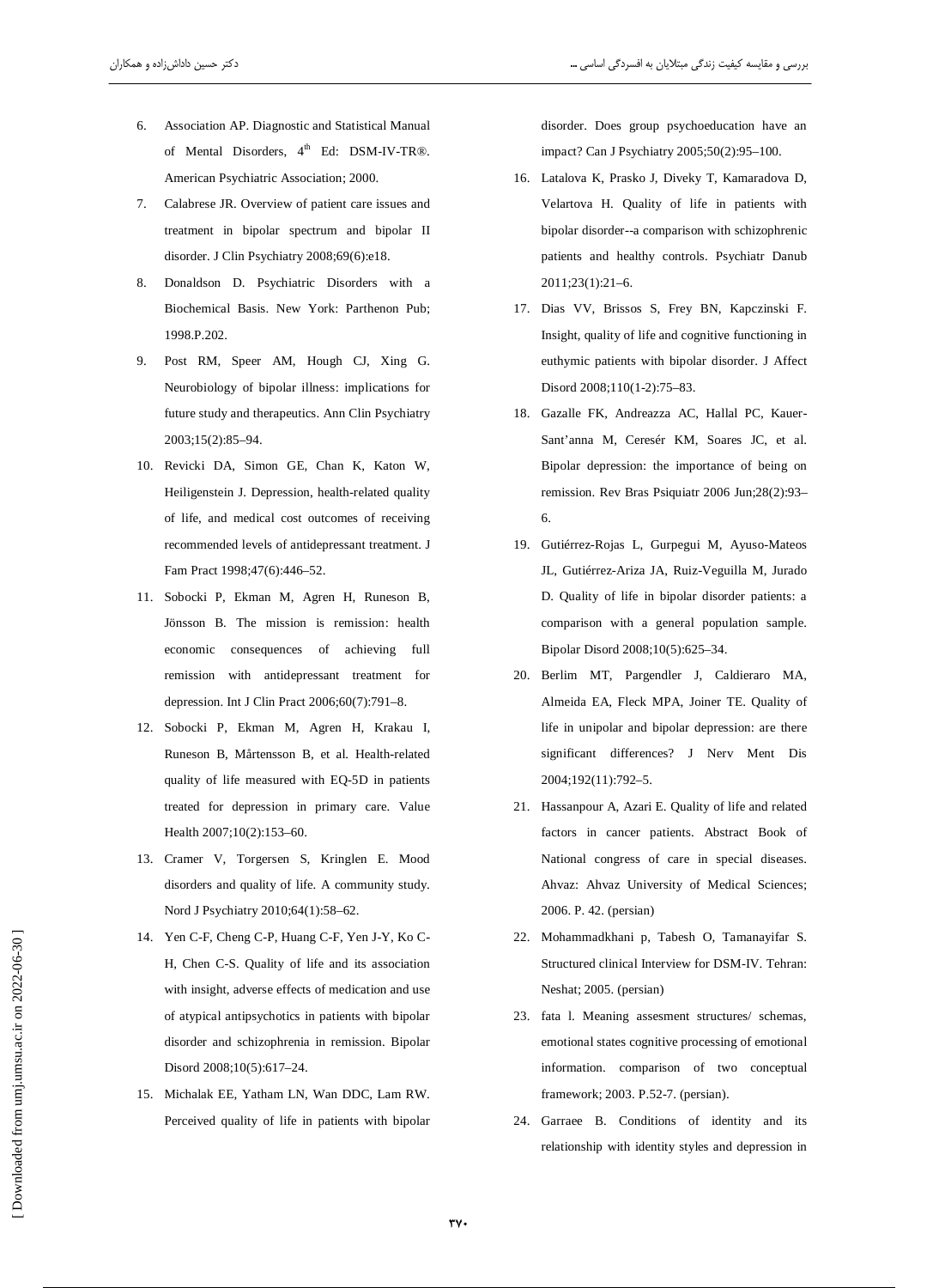tehranian adolescents. (Dissertation). Tehran: Tehran University of Medical Sciences; 2003. P. 53-8. (persian)

25. Masaeli N, Attari A, Molavi H, Najafi M, Siavash M. Normative data and psychometric properties of the quality of life questionnaire for patients with diabetes mellitus. Koomesh 2010;11(4):Pe263-Pe270. (persian)